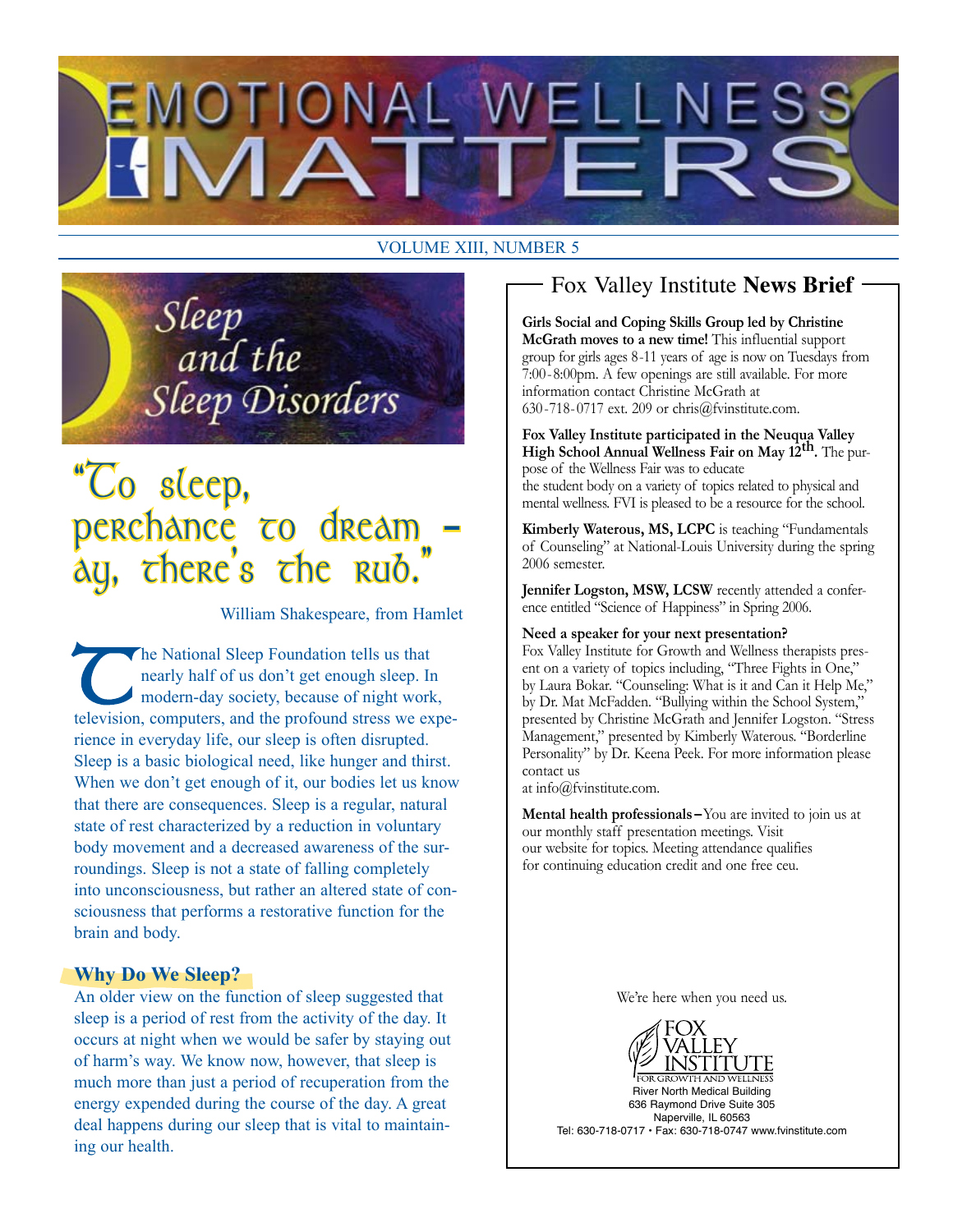While we sleep, the brain produces enzymes that neutralize the damage done to cells by molecules called free radicals (in other words, sleep keeps our bodies younger longer). This is just one of the many processes that happen during our sleep. One recent research study, for example, suggests that babies learn the placement of their own limbs during their sleep. As their arms and feet twitch during sleep, the brain maps out the positioning of their limbs and forms new neural connections. Adults use the same process to maintain existing connections in their nervous systems. Other research suggests that sleep may contribute to the formation of new nerve cells in the brain.

One compelling theory states that sleep allows us to process, consolidate, and retain new memories and skills. As we go through each day we are exposed to thousands of experiences, including some that are anxiety-producing. It is during our sleep, especially in the dream stage of sleep, that we process these experiences. If certain experiences seem critical to our lives, they are retained in long-term memory. If they seem trivial, they are deleted and never reach our long-term memory – they are simply forgotten. (For example, think of what you had for lunch last Tuesday. You've probably forgotten it, unless it was in some way meaningful, because your brain processed this information and found it not to be valuable for future decision-making purposes.) After a good night's sleep, all of the clutter from the previous day has been sorted through and only the important bits of information are retained. You are now ready to face the new day. But think about what happens if you miss that night's sleep. (This is why we can feel so overwhelmed, confused, groggy, and unable to concentrate when we miss sleeping for a night. And if we go for a long period of sleeplessness, the consequences can be devastating.)

#### **Sleep Deprivation**

A common myth is that everybody needs eight hours of sleep. This is probably true as a general rule, but the amount of sleep needed is individually and biologically determined and is different for each person. Some people can get by with six hours of sleep and others need nine or ten. As we grow older, we seem to sleep less – but this may be the result of our inability to sleep

as we age rather than our need to sleep less. Sleep experts point out that you cannot store sleep by sleeping more on the weekends in preparation for the week ahead.

It should be noted that drugs such as alcohol or sleeping pills can suppress certain stages of sleep – they generate a loss of consciousness, but prevent us from completing our sleep cycle so that dreaming is impaired. Without dreaming, processing and consolidating our memories may not occur, so that we wake up tired, irritable, and disorganized the next day. We are not beginning the day with a fresh start. Drinking alcohol is not recommended as a sleep aid. If your medical doctor prescribes sleeping pills, he or she will probably recommend that you take them at a low dose and for only a few days. There are healthier alternatives than drugs for getting a good night's sleep.

Studies in sleep deprivation show that people experience progressively severe psychological and physical distress the longer they go without sleep. For example, people deprived of a full night's sleep both eat more and show evidence that they no longer process carbohydrates adequately so that their blood sugar levels rise. Other studies show an increased incidence of obesity in those who are sleep deprived. Over the long term, poor sleepers show vulnerability to hypertension, heart attacks, and cancer. The day after a poor night's sleep, people display irritability, impaired cognitive functioning, and poor judgment.

#### **Sleep Disorders**

Many conditions are classified as sleep disorders. The main culprits that cause sleep difficulties for most of us are stress, worry, and depression. These problems can be addressed with the help of a professional therapist. The following are some of the more common sleep disorders.

*Insomnia.* It is best to look at insomnia as a symptom of an underlying problem. The goal is to find the cause. There are three major types of insomnia – difficulty falling asleep, restless sleep with many awakenings during the night, and early morning wakening. Medications, herbs, and stimulants such as caffeine and nicotine can cause insomnia. Stressful life events can also be the cause, and once these are resolved,

**This newsletter is intended to offer general information only and recognizes that individual issues may differ from these broad guidelines. Personal issues should be addressed within a therapeutic context with a professional familiar with the details of the problems. ©2006 Simmonds Publications: 5580 La Jolla Blvd., #306, La Jolla, CA 92037 Website ~ www.emotionalwellness.com**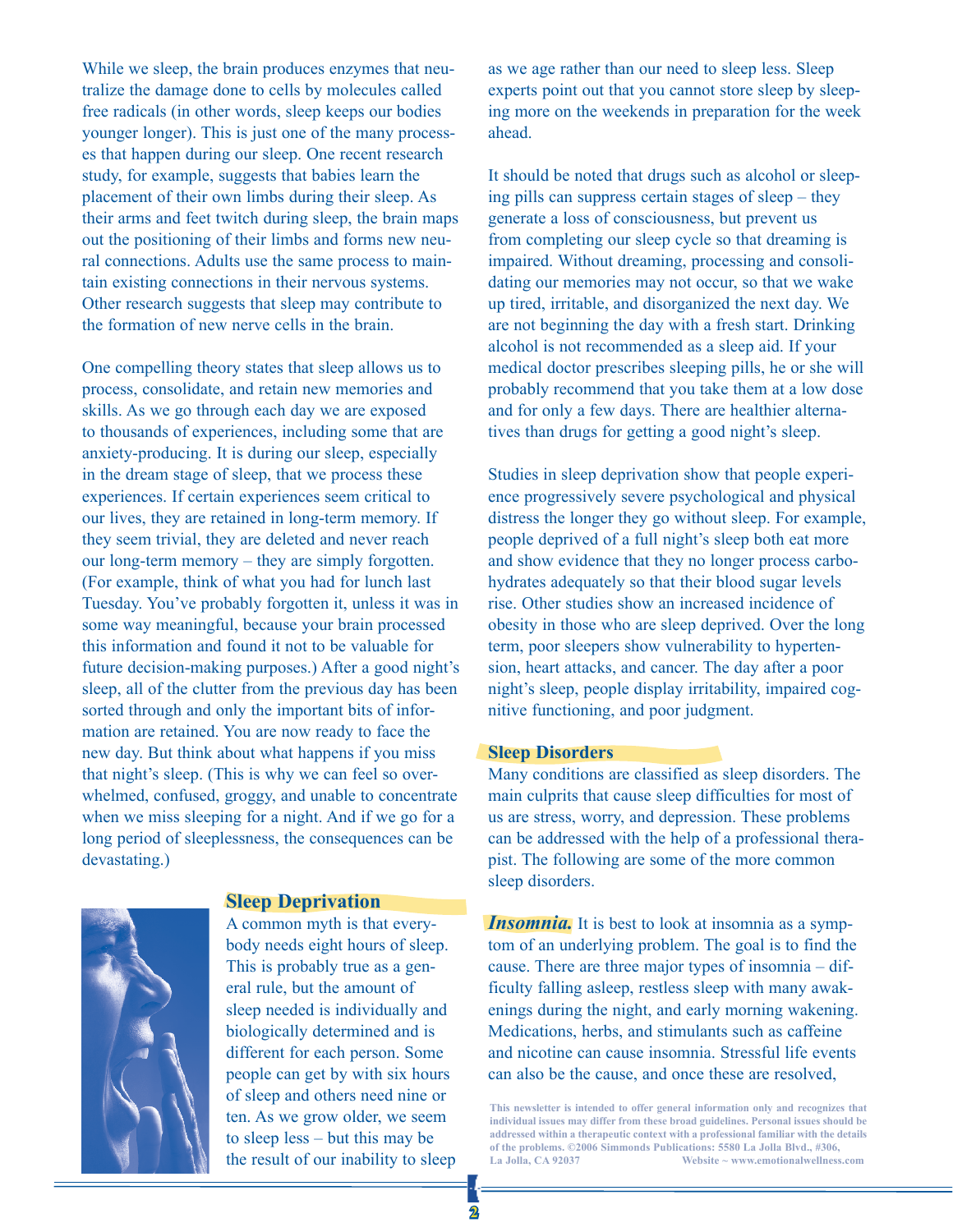sleep can return to normal. Even anxiety about falling asleep can cause sleeplessness, especially if you have a long history of insomnia. Some people feel that they occasionally toss and turn all night without being able to fall asleep. This may actually be a condition called sleep-state misperception. The person actually has many hours of sleep during the night, but remembers the night as one with little or no sleep.

Transient insomnia (lasting for a few nights) or shortterm insomnia (lasting for two to four weeks) are usually caused by stress, environmental noise, fluctuations in room temperature, and medication side effects. Chronic insomnia (lasting longer than four weeks) is more complex and can be caused by a variety of psychological and physical problems, including depression, asthma, arthritis, heart disease, kidney disease, and hyperthyroidism.

Sleeplessness is not the only symptom of insomnia. Daytime symptoms of insomnia include sleepiness, anxiety, impaired concentration, impaired memory, and irritability.

*Narcolepsy.* Only three people out of a thousand suffer from narcolepsy, so it is a fairly rare condition. No matter how much they sleep at night, narcoleptics experience an irresistible need to sleep during the day. They can fall asleep at work, while talking to someone, or while driving a car. Their sleep attacks last from 30 seconds to 30 minutes. They may also exhibit loss of muscle tone during these times. Narcolepsy can be seen as an intrusion of dreaming sleep into the waking state. It is thought to have a genetic component and the condition first appears between the ages of 15 and 30.

The major symptoms of narcolepsy include excessive daytime sleepiness; brief periods of muscle weakness brought on by strong emotions such as laughter, anticipation, or surprise; sleep paralysis (paralysis of muscles when falling asleep or waking up); and hypnagogic hallucinations (vivid dreamlike images that accompany sleep onset).

*Restless Legs Syndrome.* RLS is a discomfort in the legs, which is relieved by moving or stimulating the legs. People have difficulty in describing this condition, but it is commonly referred to as a crawling, tingling, or prickling sensation. It is most likely to be experienced while trying to fall asleep, riding in a car, watching TV, reading, or other periods of physical

inactivity. Relief can be achieved by walking around, rubbing the legs, taking a hot shower, or with medication.

*Sleep Apnea.* Sleep apnea is a sleep disorder that is accompanied by loud snoring. There are brief periods during the night in which breathing stops for 10 to 60 seconds between periods of snoring. The person wakes briefly to breathe and usually has no memory of these awakenings. The symptoms include the following – loud snoring, waking up unrefreshed, sleepiness during the day, waking up with headaches, waking up during the night with the sensation of choking or gasping for air, waking up sweating, and being overweight. Sleep apnea is a serious sleep disorder that can be life threatening. Undiagnosed sleep apnea can lead to heart disease, strokes, irregular heartbeat, impotence, and high blood pressure.

*Other Sleep Disorders.* Other common sleep disorders include **somnambulism** (sleep walking), **sleep terrors** (waking up in fright suddenly from sleep), **sleep bruxism** (grinding teeth during sleep), and **hypersomnia** (excessive sleeping).

In conclusion, getting a good night's sleep is essential to achieving a healthy, happy, and well-adjusted life. We function at our best when we've slept well. Unfortunately, our highly technological society today often serves to disrupt our sleep cycles. People today report an increasing incidence of difficulty with their sleep. Many of these sleep problems can be addressed by working with a professional psychotherapist, especially if they involve anxiety, stress, worry, addictive behavior, and mood disorders such as depression.

There is no reason to rob ourselves of the joy, clarity of mind, and positive energy that can come from sound sleep.



#### **Recommended Website**

For more information on sleep, sleep disorders, and how to get better sleep, go to the National Sleep Foundation's website at www.sleepfoundation.org